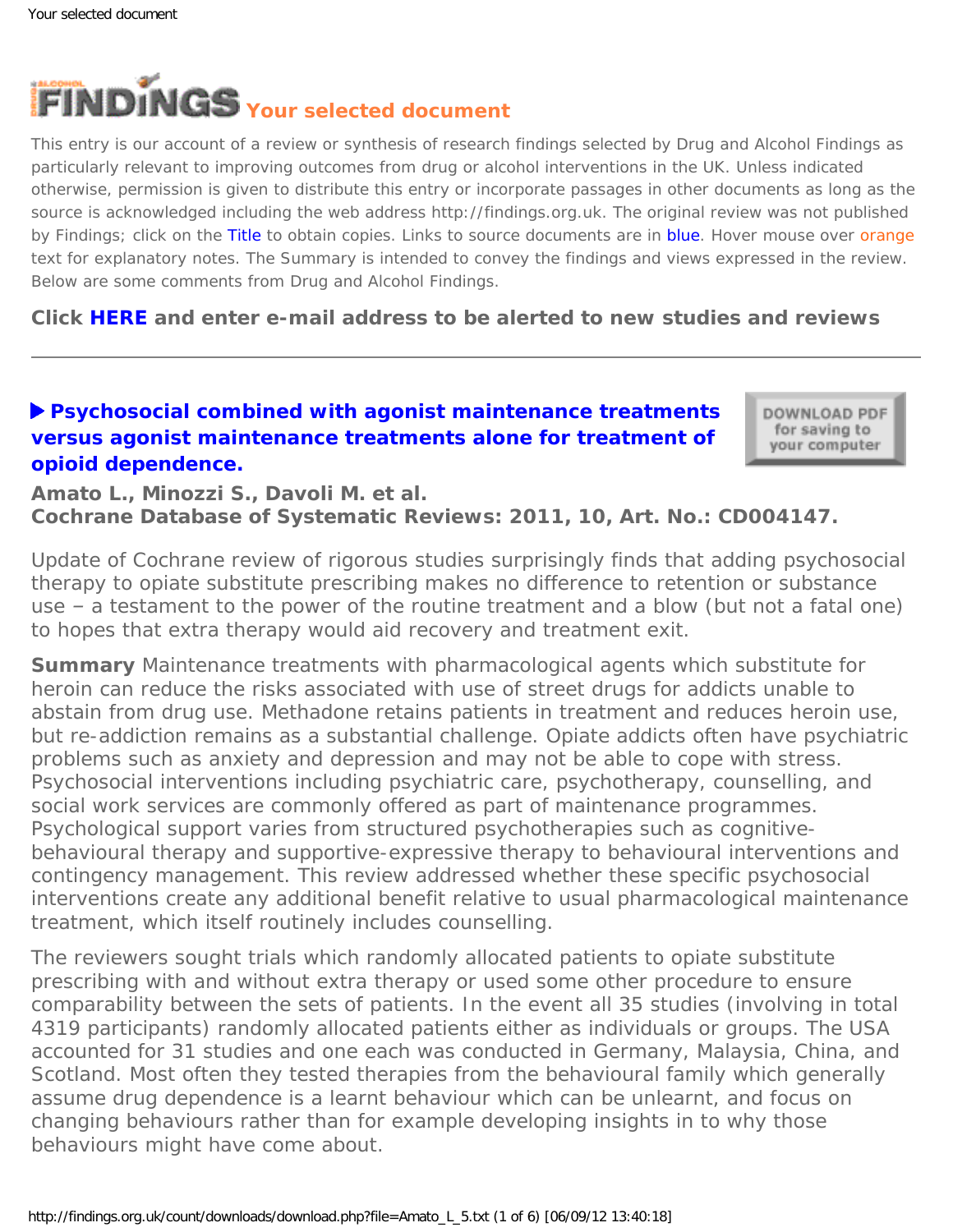# **Main findings**

Without psychosocial therapy 68 of 100 patients were retained in treatment to the end of the study; with therapy this rose to 70, a difference which might have occurred by chance. Similarly the three studies which reported retention to the end of the follow-up period also together found no significant difference, though here the balance was actually in favour of standard treatment (71 versus 64 in every 100 retained).

Eight studies documented how many patients remained abstinent from non-prescribed opiate-type drugs as confirmed by consecutive urine tests over at least three weeks. Though in favour of therapy patients (on average [12%](#page-0-0) more abstinent) this difference was not statistically significant so might reflect chance variations. Results were similar across the three studies reporting abstinence at the end of the follow-up period.

Across the three studies to have reported on these variables, there were no statistically significant differences in treatment session attendance or in symptoms of psychological problems and specifically depression.

Neither were there any statistically significant improvements in these outcomes when the different types of psychosocial therapies were considered separately. Of these, the most often evaluated were therapies from the behavioural family, across which retention and abstinence were virtually identical regardless of whether therapy was offered. In relation to retention, the same was true of [contingency management](#page-0-0) studies studies in particular.

#### **The authors' conclusions**

The previous version of this review found that therapy improved both retention and opiate abstinence; with more studies at its disposal, this update found neither to be the case. Though larger and further studies with longer follow-ups and rigorous, wideranging assessments may yet record benefits, as things stand the evidence does not indicate that adding psychosocial therapy improves the effectiveness opiate substitute prescribing programmes. This means that methadone maintenance treatment should be provided even if additional psychosocial therapies cannot be funded.

It should be however be remembered that that these therapies were compared not with substitute drugs only, but these plus routine counselling. The results reflect the added value of structured psychosocial interventions implementing specific therapies, not whether any kind of psychosocial intervention helps.

The results of this review contrast with those of a [companion review](https://findings.org.uk/count/downloads/download.php?file=Amato_L_4.txt) of adding psychosocial therapy to 'detoxification' programmes which prescribe substitute drugs on a reducing schedule with a view to patients becoming entirely free of these and street drugs. Across these studies, adding therapy did improve retention as well as reducing opiate use during and after treatment. The difference between impacts in these two types of treatments may arise because maintenance treatments have robust effects in themselves and counselling is usually offered along with methadone. Possibly too, detoxification patients are less stable – usually a personal crisis precipitates detoxification – and have more issues to deal with. If psychosocial interventions help with these issues, it seems reasonable to expect improved outcomes.

FINDINGS An expert group convened for the Department of Health on how to enhance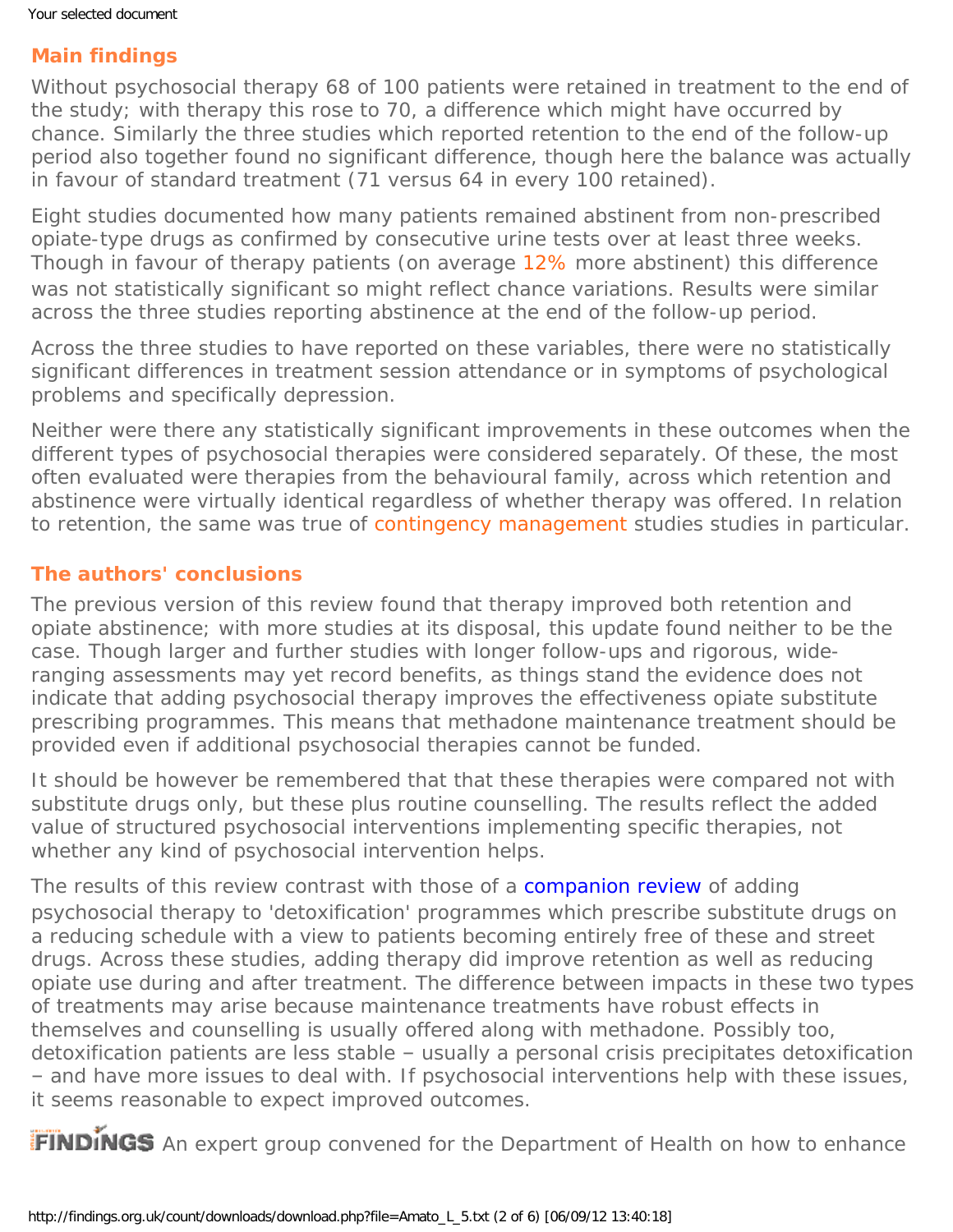the recovery potential of methadone treatment [saw](https://findings.org.uk/count/downloads/download.php?file=Strang_J_27.txt) psychosocial therapies as one way forward. Their report sought to further ambitions in British national drug policies ([England;](https://findings.org.uk/count/downloads/download.php?file=HM_Government_3.cab) [Scotland](http://www.scotland.gov.uk/Publications/2008/05/22161610/0)) to make methadone maintenance in Britain more recovery-oriented. The featured review suggests that across the entire caseload, explicit psychotherapies do not in fact help. That they do not extend retention may be dismissed in an era when the [emphasis has shifted](https://findings.org.uk/count/downloads/download.php?file=hot_subst_UK.hot) to treatment exit. However, this emphasis is softened by the expectation that exit will be of 'recovered' addicts no longer using street drugs; it seems in that respect too that structured psychosocial therapies have offered no added value across researched caseloads.

#### **Methadone treatment: powerful in itself**

Sometimes denigrated as 'merely' substituting one drug for another, the review's findings are a testament to the power of routine methadone maintenance. The impact of a legal supply of a more 'normalising', smoother and longer acting drug like oral methadone on patients, many of whom previously had to offend several times a day to sustain the rollercoaster of repeated daily heroin injections, is in itself typically rapid and powerful. From this and other research it seems that an specific programme of psychological therapy is less important than the basics identified in [a review](http://www.nta.nhs.uk/uploads/medications-in-recovery-appendixc.pdf) conducted for an expert group convened for the English Department of Health: a structured treatment with clear objectives (cessation of heroin use, the key to recovery), involving an adequate dose of methadone, long-term treatment with no hurry to withdraw, and an accepting, nonjudgmental therapeutic alliance. Below some examples of the power of methadone treatment in its own right.

The impact of basic methadone treatment was visible in a [study in Baltimore](https://findings.org.uk/count/downloads/download.php?file=Schwartz_RP_9.txt) where for the first four months crisis counselling only was provided to randomly selected patients. Over this period they did as well as patients offered standard weekly or more enhanced counselling and the improvements were substantial, heroin use falling from on average virtually daily to two to four days a month. That kind of finding has [been replicated](https://findings.org.uk/count/downloads/download.php?file=nug_15_6.pdf) in other studies of 'interim' methadone arrangements which accelerate treatment entry by for a time doing without standard counselling. Particularly instructive was a different kind of [trial in San Francisco](http://dx.doi.org/10.1016/j.drugalcdep.2007.11.021) which randomly allocated patients to methadone-based detoxification, or to six months of methadone maintenance with just 15 minutes of counselling a month or at least two sessions a month and more if needed. What made the difference to both heroin use and drinking was being on methadone. Additional counselling led to no further reductions or any other statistically significant differences in outcomes.

In Britain too questions have been raised about the benefits of and therefore the need for regular counselling. Finding itself overwhelmed with referrals, a prescribing service in Scotland introduced a 'low threshold' methadone programme which provided counselling and other forms of help only when the client actively sought them. The 'chaotic' caseload was typically unemployed and recently or currently homeless and injecting several times a day. The effect was to widen treatment access, the impact on retained patients was beneficial, and many went on to the full prescribing programme or to GPs. 69 of 101 patients were retained long enough to complete the eight-week follow-up. They reported dramatic reductions in injecting and sharing injecting equipment. The proportion involved in crime fell and depression receded. Discharged patients had typically stayed for 4.5 months, longer than envisaged, partly because many did not want to transfer to the more comprehensive programme with standard counselling.

Also a testament to the power of methadone maintenance, one conclusion reached by the review was that on average psychosocial therapies add little or nothing to this treatment but do bolster other treatments, specifically those which use the same drug but on a reducing detoxification schedule. It was also one finding of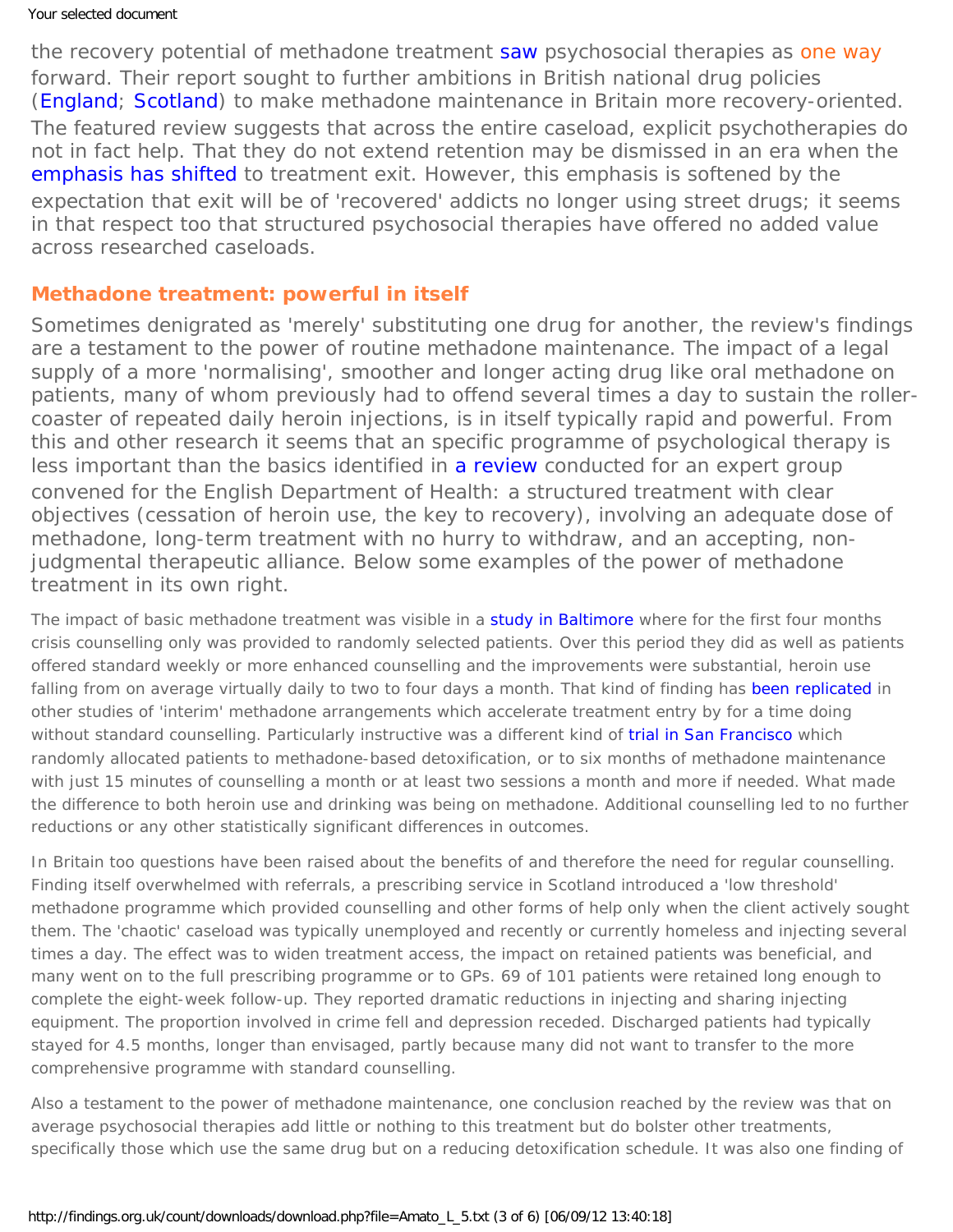#### Your selected document

a US study of [intensive case management support](https://findings.org.uk/count/downloads/download.php?file=Morgenstern_J_15.txt) for welfare applicants with substance use problems. Providing this helped in terms of achieving abstinence, but only among applicants not already managed in substitute prescribing programmes. For those who were, case management made no significant difference. Again it is important to remember that in the US context the methadone patients would already have been being counselled regularly and seeing clinic staff virtually daily.

#### **Not an argument against counselling**

The review's findings do not however mean psychosocial support is useless. First, the therapies tested did not exhaust the possibilities. Second is the point made by the reviewers that counselling was provided to comparison patients. It can be added that since most studies were from the USA, they would also usually have been required to attend the clinic almost daily to take their methadone – more potentially therapeutic staff contact than many British patients experience – and that generally patients volunteered to be randomly allocated to therapy or not. If they did so because they did not care much either way, it comes perhaps as no surprise that on average they did as well with as without.

Evidence that counselling does help in some circumstances comes from for example a [US study](https://findings.org.uk/count/downloads/download.php?file=nug_1_4.pdf) which for the first 24 weeks randomly assigned 100 patients starting methadone maintenance either to monthly counselling, three sessions a week, or seven sessions a week plus medical, psychiatric, employment and family therapy services. More support led to better drug problem, crime and health outcomes. Though it cost more, the three times a week option was actually more cost-effective than monthly counselling in terms of the cost of services actually delivered per patient abstinent from heroin and cocaine.

### **Psychotherapy benefits only patients who need it**

For research purposes, commonly studies exclude psychologically unstable patients, the very ones who some US studies described below suggest might have benefited from psychotherapy.

These studies [found extra benefits](https://findings.org.uk/count/downloads/download.php?file=nug_12_4_back.pdf) from psychotherapy for methadone patients with psychiatric problems but not for those without. Benefits were apparent in some ways (but not in substance use) among patients with moderately severe problems, but more clear cut for the high severity patients who consistently improved more after being randomly allocated to professional psychotherapy, including a greater reduction in days of opiate use. Without psychotherapy, among these patients opiate use remained virtually unchanged. Clinical records showed that the two groups of patients with appreciable (mid or high) psychiatric severity had more drug positive urines when offered drug counselling alone without psychotherapy and had required higher doses of methadone, typically a response to continuing problems.

Later the study was broadly replicated among patients selected for severe psychiatric symptoms attending three more typical methadone programmes. In all 123 were sufficiently severe to be randomly allocated to an extra therapy session a week for 24 weeks of either supportive expressive psychotherapy, or drug counselling of the kind they were already receiving. On nearly every measure, by the final follow-up psychotherapy patients were doing better than those given drug counselling, though usually the differences were modest. After the initial impacts of being on methadone had evened out, patients given psychotherapy evidenced somewhat better psychiatric adjustment and a move towards a more conventional and law-abiding lifestyle. However, in some respects the effects were not as substantial as in the previous study and were not seen at the initial follow-up, perhaps partly because both groups of patients were offered an extra therapy session a week. This was intended to eliminate concerns that the earlier findings might have reflected the amount of therapeutic contact rather than its type. Given the relative findings of the two studies, it seems these concerns were at least partly valid – that perhaps amount was an important active ingredient.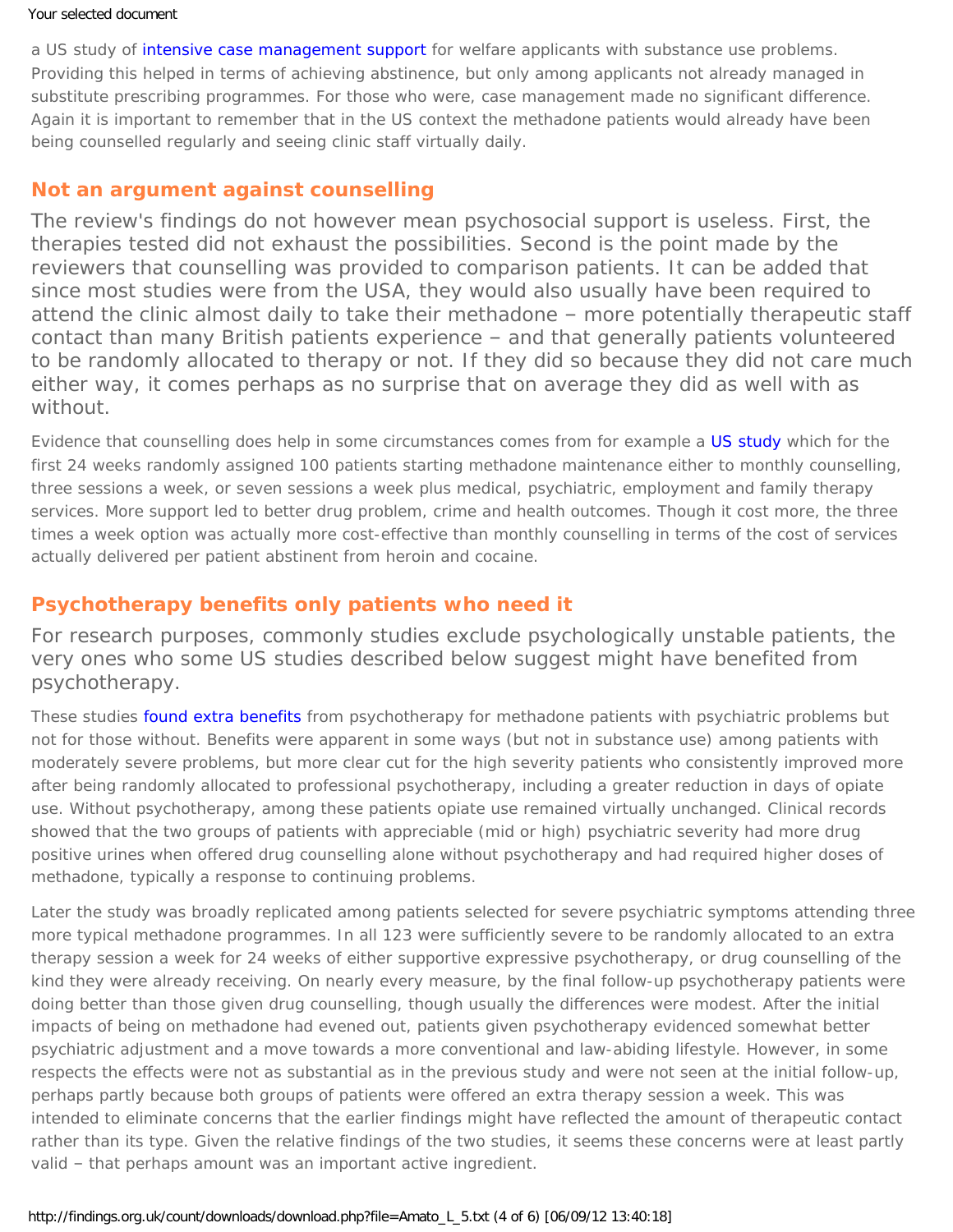# **But is it the therapy or the quality of the interaction?**

These studies cast some doubt over the implicit assumption tested by the review that it is the structured, theory-driven nature of psychosocial therapy which is important. An alternative is that it is instead the quality and quantity of therapeutic contact with staff whether or not this features 'brand name' therapies. If this is what counts most, it makes sense that offering a little extra therapy to what is already intensive staff contact would make no difference. The answer is probably a mix of both but perhaps more weighted to the quality of the interaction whether or not it adopts a specific therapeutic programme or philosophy.

This seemed the message of a [rare British study](https://findings.org.uk/count/downloads/download.php?file=Kouimtsidis_C_4.txt) which found that offering cognitive-behavioural therapy to methadone patients in addition to routine keyworking led to reductions in the severity of addiction and heroin use, and improved compliance with prescribed methadone. But with a small sample, the differences were not statistically significant so may have occurred by chance. If they were real it was generally not because cognitivebehavioural therapy led to the intended psychological changes any more effectively than routine treatment. The findings suggest that extra therapeutic contact did help stabilise patients who were prepared to accept it, but whether this needed to be cognitive-behavioural or a recognised therapy of any kind seems questionable, particularly since in addiction treatment in general, cognitive-behavioural therapy is [no more effective](https://findings.org.uk/count/downloads/download.php?file=Magill_M_2.txt) than other similarly extensive and coherent approaches, even when these amount simply to well-structured medical care.

As described in these [Findings notes](https://findings.org.uk/count/downloads/download.php?file=nug_15_6_back.pdf), the quality of counselling seemed decisive at a US methadone clinic where patients were allocated in a virtually random fashion to four drug counsellors. Two were moderately effective, the third very effective and the fourth not effective at all. The most effective counsellor was able to bring his clients to a point over a six-month period where their drug use and unemployment were significantly reduced when compared with the prior six months, while at the same time reducing their use of both methadone and ancillary psychoactive medications. By contrast, the clients of the least effective counsellor showed increased unemployment, drug use and criminal activity, and needed more methadone and ancillary medication. When the case notes were examined in detail, it became clear that the most effective counsellor was able to help clients anticipate their problems and assist them in developing ways of dealing with them before they arose. This was the quality which most clearly distinguished this counsellor from the moderately effective ones who were similarly qualified.

## **Other issues**

In respect of contingency management, the review's findings differ from those of another synthesis of the [research](https://findings.org.uk/count/downloads/download.php?file=nug_4_5.pdf) published in the year 2000. It found 30 relevant studies across which the systematic application of incentives led to more drug-free urine tests. Though effects were significantly smaller than in non-randomised trials, this was also the case among the 17 trials which randomly allocated patients, but effects were modest and even more so when urine tests were conducted less than three times a week.

According to the featured review, only 1 of 27 studies in itself found a statistically significant improvement in retention at the end of the study. In fact it was even worse – a remarkable clean sweep with no finding in favour. The one apparently positive finding [seems to have been a mistake](#page-0-0) by the reviewers and [that study](http://journals.cambridge.org/action/displayAbstract?fromPage=online&aid=43417) too found no significant difference.

*Thanks for their comments on this entry in draft to James Bell of the National Addiction Centre in London, England. Commentators bear no responsibility for the text including the interpretations and any remaining errors.*

Last revised 06 September 2012